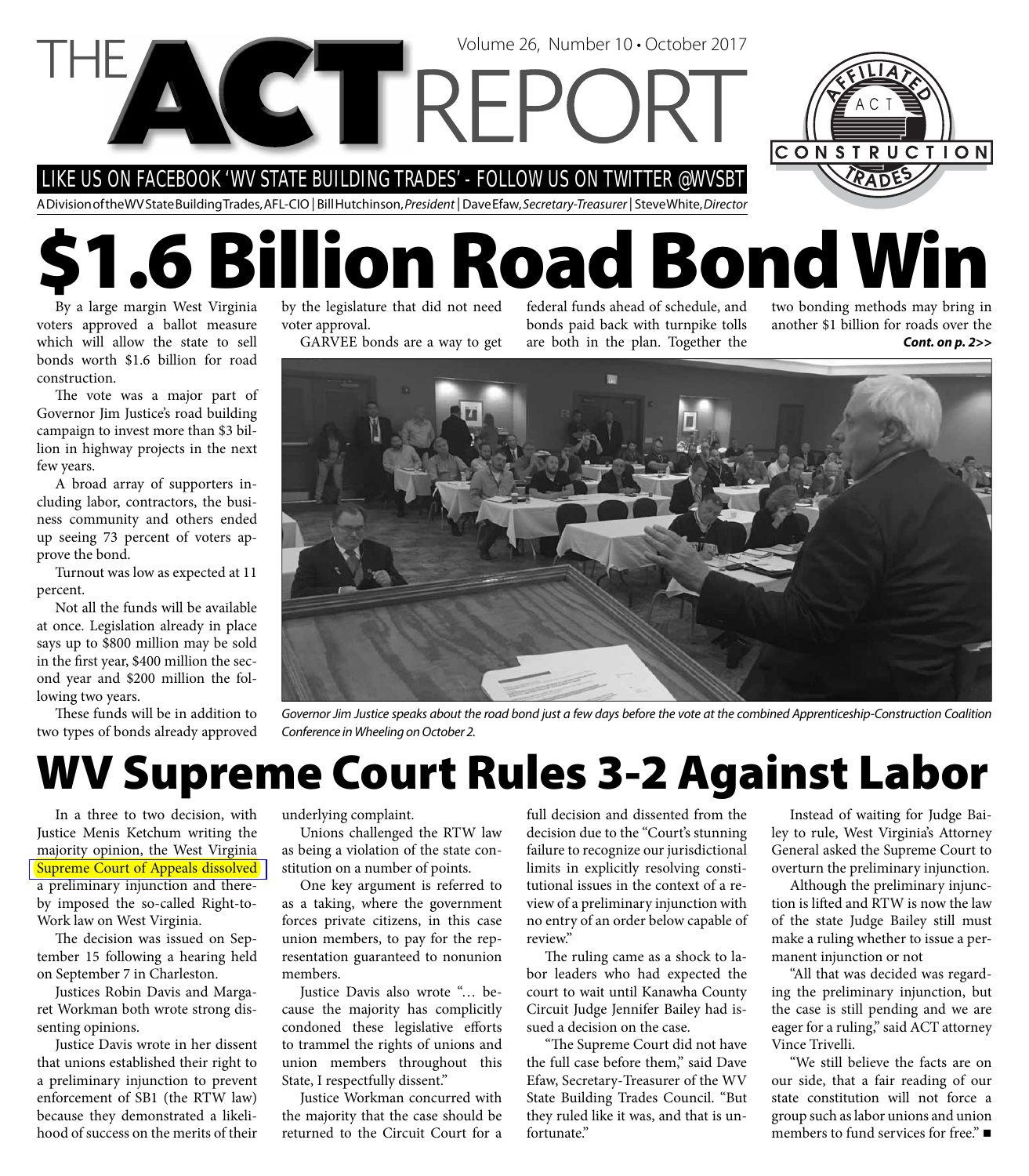### **Painters Protest Florida Contractor – Ask Where Payroll Taxes and Jobs Are** *Bids on Wetzel Project Rejected*

Members of Painter District Council 53 and supporters took to the streets near a highway bridge painting project in Kanawha County to question whether a Florida contractor has ever paid state payroll taxes.

The protest took place on Septem-

'Certificate of Release

of Final Payment'...

contains the phrase

"This is to certify that,

as of this date, all

taxes levied or

accrued against the

here named taxpayer

have been paid based

on the tax returns

filed by the taxpayer."

ber 28 in South Charleston where Seminole Equipment is repainting an Interstate 64 bridge over the Kanawha Turnpike.

At issue are payrolls documents that appear to show no state income taxes are being withheld on the project or prior projects dating back to perhaps 2006.

Also at issue is the West Virginia Division of Highways lack of noticeable action

to address the issue. But a recent rejection of bid from a Wetzel County bridge painting project signal DOH may in fact be listening.

An investigation by the Painters and ACT into possible violations of the West Virginia Jobs Act at the Kanawha County bridge project led to payroll documents where no state income tax withholdings are identified.

A review of past projects and payrolls show the same since 2006, that no state income tax withholdings appear on the payroll documents from Seminole.

The West Virginia Division of Highways says current law requires then to routinely ask the Tax Department before making a final payment to any contractor whether or not the

contractor had paid all of their taxes. The document from Tax is called a 'Certificate of Release of Final Payment' and contains the phrase "This is to certify that, as of this date, all taxes levied or accrued against the here named taxpayer have been paid based on the tax returns filed by the

taxpayer."

However further research shows the law only covers a review of corporate income tax, business and occupation tax (B&O) and the business franchise tax which no longer exists.

Withholding taxes for federal and state income taxes are not reviewed, nor are sales or use taxes, property taxes, or city fees other than the B&O tax. ACT has point-

ed out these issues to DOH who in turn requested a clarification from the Tax Depart-

ment. However the Tax Department believes state law regarding the confidentiality of tax returns prevents them from releasing any information other than the certificate.

"Frankly this is a huge problem where it appears thousands if not millions of dollars in state taxes and fees are not being collected from these out-of-area companies," said Dan Poling, Business Manager of Painters District Council 53.

However efforts to draw attention to these issues may be paying off.

Seminole Equipment was the low bidder on a bridge painting project in Wetzel County last month. A question has been raised about whether

they were the lowest responsible bidder if they had not been withholding state income taxes for many years.

According to DOH all bids have been rejected on the project because they all were over budget. That means Seminole will not be awarded the \$6.9 million job.

Further, according to news reports' following passage of the road bond the Justice administration is proposing ways to improve both the WV Jobs Act and Tax collection. Poling would like to see the details but remains hopeful.

"We must focus on creating a level playing field for fair competition," said Poling. "It is critical to not only collect the back taxes owed but to fix the problem in the future so I hope the Tax Department and Highways are working on a solution". ■

Members of Painters District Council 53 and supporters protest near a \$1.25 million bridge

painting project awarded to Florida based Seminole Equipment. Alleged violations of the WV Jobs Act and nonpayment of state income tax withholdings were at issue.

# *Road Bond Win*

*Continued from Page 1*

next year or so.

With the road bond passed Governor Justice has called a special session of the legislature which may address a number of issues related to the bond and his road building plan as well as some tax code changes for veterans and for historic building renovations.

(Note: This ACT Report is being written before the Session starts so many of the details are not yet known.)

Also being discussed is strength-

ening the West Virginia Jobs Act to make sure local workers and contractors have a fair chance at the projects the new money will create.

"We have yet to see the details but are told there is draft legislation to strengthen the Jobs Act with better reports, more enforcement and clearer definitions," said ACT Director Steve White.

"We would certainly be for anything that helps more West Virginia workers and contractors get the jobs created with our tax dollars."

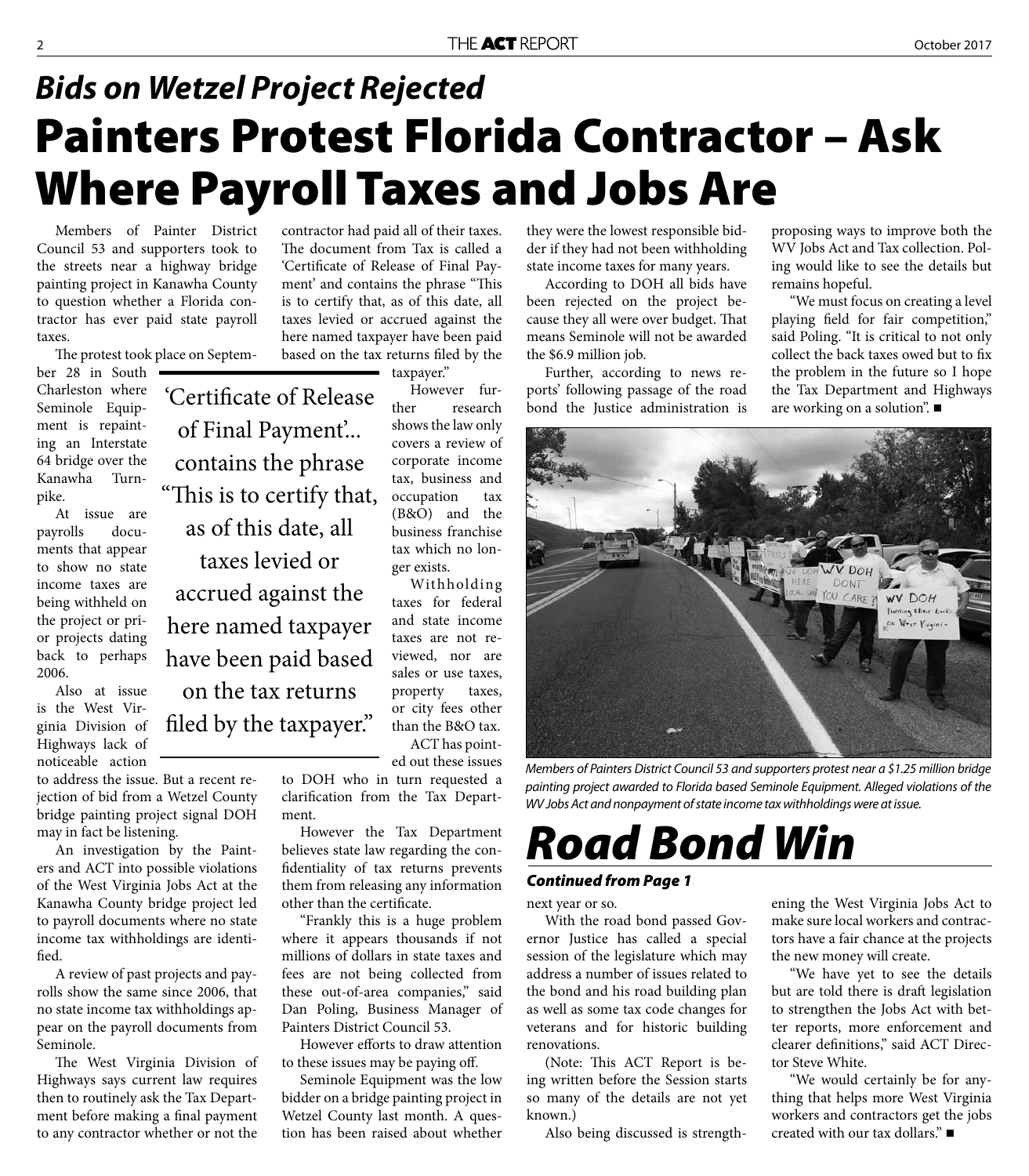### **WV AFL-CIO Delegates Elect Sword, Walters** *Four Building Trades VP's*

Delegates to the West Virginia AFL-CIO elected Josh Sword as President and Andy Walters as Secretary-Treasurer to the organization at an October 12 convention.

Sword had been appointed as President last year after Kenny Perdue retired.

Sword had been a staff representative for the West Virginia Federation of Teachers for a number of years prior to being elected as Secretary-Treasurer of the WV AFL-CIO.

He is a member of the Communications Workers of America.

Walters is a business agent with Painters District Council 53 and is based in Wheeling.

He completed his apprenticeship in 2006 and has held a number of positions within the union including

Recording Secretary, and trustee for Apprenticeship and Health & Welfare funds.

Walters also serves as a board member of Project BEST and the Upper Ohio Valley United Way.

All 13 positions for Vice-Presidents were up for election as well. Re-elected from the Trades were Chuck Parker, Business Manager for Operating Engineers Local 132; Dan Poling, Business Manager of Painter DC 53; and Dave Efaw, Secretary-Treasurer of the WV State Building Trades.

Also newly elected from the Trades was Craig Harvey, Business Manager of the WV Laborers District Council.

All elected offices are four for year terms. ■



Josh Sword (left) and Andy Walters were elected to the offices of President and Secretary-Treasurer at the WV AFL-CIO convention on October 12 in Charleston.

# **Combined Apprenticeship & Construction Coalition Conference Held in Wheeling**

A combined conference of Apprenticeship coordinators and construction industry leaders took place in Wheeling on October 2 – 3.

The overall theme was to identify the craft challenges and opportunities for the region.

The first half day focused on apprenticeship issues such as federal regulations and funding issues, recruiting, working with community colleges and becoming a community college, and the industrial construction management training program.

The second day of the conference focused on the three main perspectives of the construction industry; users, contractors, and craft unions; with a common goal of cost-effective construction.

A panel on current and proposed major industrial projects included the Shell Cracker in Monaca, PA; gas-fired electric power projects proposed in Marshall, Harrison and Brooke Counties; and major interstate pipeline projects for the region.

Also discussed was a major initiative called the Appalachian Storage Hub which aims to build hundreds of miles of pipeline within the region to make the gas by-products like ethane and propane available for local

industrial use; an analysis of regional construction costs; and the changing technology of drug testing. ■



Professor Sam White, from the Institute for Labor Research at West Virginia University leads a panel about an industrial construction management training which included (from left) Mary Welgs, Director of Corporate Business Development, Stevens Engineers and Constructors; Keith Hughes, Business Development, JD&E; Lance Lucarelli, IBEW Local 246; and Dave Efaw, Secretary Treasurer, West Virginia State Building and Construction Trades.